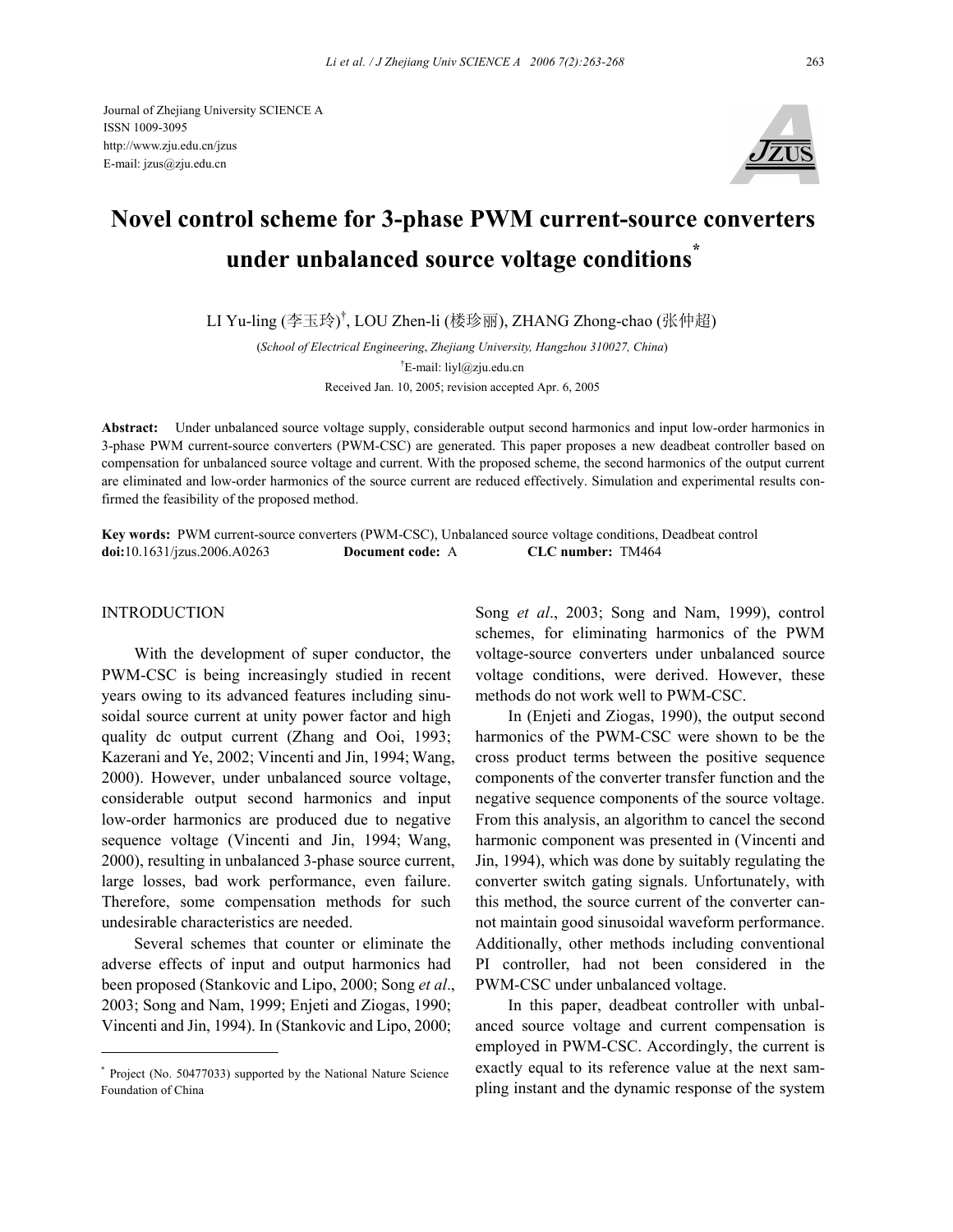is improved greatly. Compared to the proposed compensation deadbeat controller without compensation deadbeat controller, consequently, the proposed scheme yields better control performance.

# ANALYSIS OF UNBALANCED SOURCE VOLTAGE

Under unbalanced source voltage conditions, it is necessary to calculate the positive and negative source voltages. Assuming unbalanced source voltage in *abc* coordinates  $(e_a, e_b, e_c)$  can be expressed as:

$$
\begin{cases}\ne_{a} = k_{a}E_{\text{m}}\cos(\omega t + \theta_{a}),\\ \ne_{b} = k_{b}E_{\text{m}}\cos(\omega t + \theta_{b} - 120^{\circ}),\\ e_{c} = k_{c}E_{\text{m}}\cos(\omega t + \theta_{c} + 120^{\circ}),\end{cases}
$$
\n(1)

where  $k_i, \theta_i$  are coefficients  $(0 \leq k_i \leq 1, -\pi \leq \theta_i \leq \pi)$ ; *j*=*a*,*b*,*c*;  $E_m$  is the amplitude of the source voltage;  $\omega$  is angular frequency.

Without considering the effect of zero sequence voltage, the positive and negative *dq*-components of the source voltage in synchronous frames  $(e_d^p, e_d^p, e_q^p, e_q^p)$  are obtained from the measured *abc* coordinate source voltage (Zhang and Zhang, 2003)

$$
\begin{cases}\ne_{d}^{p} = \frac{E_{m}}{3} [k_{a} \cos \theta_{a} + k_{b} \cos \theta_{b} + k_{c} \cos \theta_{c}],\\
e_{d}^{n} = \frac{E_{m}}{3} [k_{a} \cos \theta_{a} + k_{b} \cos (\theta_{b} + 120^{\circ}) + k_{c} \cos (\theta_{c} - 120^{\circ})],\\
e_{q}^{p} = \frac{E_{m}}{3} [k_{a} \sin \theta_{a} + k_{b} \sin \theta_{b} + k_{c} \sin \theta_{c}],\\
e_{q}^{n} = \frac{-E_{m}}{3} [k_{a} \sin \theta_{a} + k_{b} \sin (\theta_{b} - 120^{\circ}) + k_{c} \sin (\theta_{c} + 120^{\circ})].\n\end{cases}
$$
\n(2)

The positive and negative sequence components of Eq.(2) are converted into the variables in the original synchronous frame model. Consequently, the new original synchronous frame voltages can be regulated pertinently according to input voltage as follows:

$$
\begin{bmatrix} e_d \\ e_q \end{bmatrix} = \begin{bmatrix} e_d^p \\ e_q^p \end{bmatrix} + \mathbf{R}(-2\omega t) \begin{bmatrix} e_d^n \\ e_q^n \end{bmatrix},
$$
\n(3)

where 
$$
\mathbf{R}(-2\omega t) = \begin{bmatrix} \cos 2\omega t & \sin 2\omega t \\ -\sin 2\omega t & \cos 2\omega t \end{bmatrix}
$$
.

# PROPOSED CONTROL METHOD IN UNBALAN-CED SOURCE VOLTAGE

The 3-phase PWM-CSC scheme is shown in Fig.1. In case of balanced source voltage, its dynamic equation in the synchronous frame can be described as (Wang, 2000):

$$
\begin{cases}\nL\frac{d}{dt}i_d + R_s \cdot i_d - \omega L \cdot i_q + v_{cd} = e_d \\
L\frac{d}{dt}i_q + R_s \cdot i_q + \omega L \cdot i_d + v_{cq} = e_q\n\end{cases}
$$
\n
$$
\begin{cases}\ni_d = C\frac{d}{dt}v_{cd} - \omega C \cdot v_{cq} + i_{pd} \\
i_q = C\frac{d}{dt}v_{cq} + \omega C \cdot v_{cd} + i_{pq}\n\end{cases}
$$
\n(5)

where  $e_d=0$ ,  $e_q = -\sqrt{2/3} E_m$ ,  $E_m$  is the amplitude of the source voltage.



**Fig.1 Scheme of the 3-phase PWM-CSC**

In the PWM-CSC, the source currents are controlled by input currents of the converter. From Eqs.(4) and (5), the input current can be expressed as:

$$
\begin{cases}\ni_{pd} = LC \frac{d^2}{dt^2} i_d - 2\omega LC \frac{d}{dt} i_q + RC \frac{d}{dt} i_d \\
-\omega RC i_q + (1 - \omega^2 LC) \cdot i_d + \omega Ce_q, \\
i_{pq} = LC \frac{d^2}{dt^2} i_q + 2\omega LC \frac{d}{dt} i_d + RC \frac{d}{dt} i_q \\
+\omega RC i_d + (1 - \omega^2 LC) \cdot i_q - \omega Ce_d.\n\end{cases}
$$
\n(6)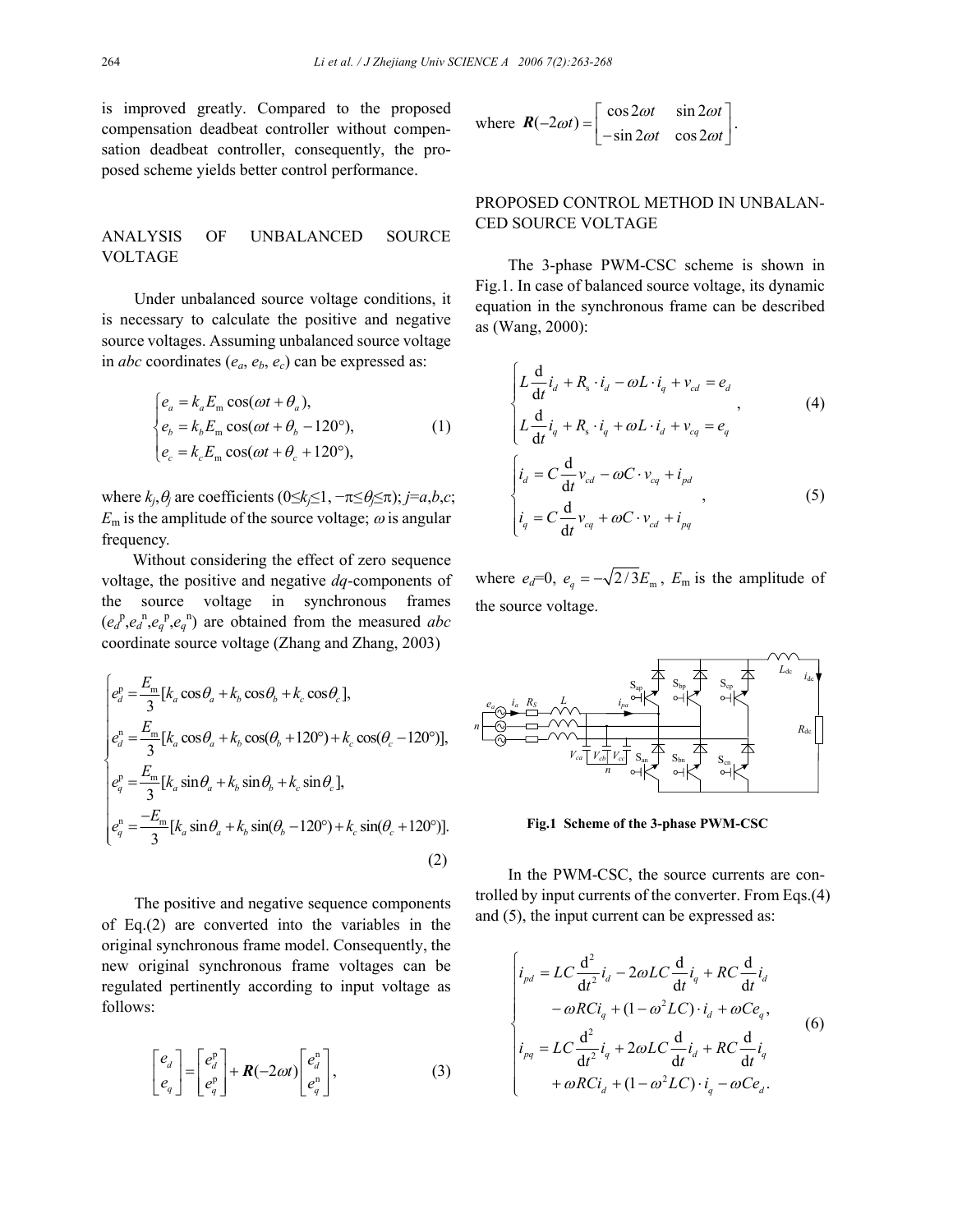Based on the assumption that the switching period  $T_s$  is set to be a small value, Eq.(6) can be written approximately as:

$$
\begin{cases}\ni_{pd}(k) = \frac{LC}{T_s} \left( \frac{i_d(k) - i_d(k-1)}{T_s} - \frac{i_d(k-1) - i_d(k-2)}{T_s} \right) \\
-2\omega LC \cdot \frac{i_q(k) - i_q(k-1)}{T_s} + RC \cdot \frac{i_d(k) - i_d(k-1)}{T_s} \\
-\omega RC \cdot i_q(k) + (1 - \omega^2 LC) \cdot i_d(k) + \omega Ce_q(k), \\
i_{pq}(k) = \frac{LC}{T_s} \left( \frac{i_q(k) - i_q(k-1)}{T_s} - \frac{i_q(k-1) - i_q(k-2)}{T_s} \right) \\
+2\omega LC \cdot \frac{i_d(k) - i_d(k-1)}{T_s} + RC \cdot \frac{i_q(k) - i_q(k-1)}{T_s} \\
+\omega RC \cdot i_d(k) + (1 - \omega^2 LC) \cdot i_q(k) - \omega Ce_d(k).\n\end{cases}
$$
\n(7)

Eq.(7) is the deadbeat controller that forces the *k*th instant input current of PWM-CSC to be exactly equal to the reference value at the  $(k+1)$ <sup>th</sup> sample instant.

Generally, in Eq.(7), the values of synchronous frame voltage  $(e_d, e_q)$  and current  $(i_d, i_q)$  are obtained by park transformation (park transformation denotes transformation from *abc* coordinate to *dq* coordinate). If this method is adapted directly to unbalanced source voltage PWM-CSC, the result undesirable input and output performance. In this paper, unbalanced source voltage and current are compensated simultaneously, which can be described in detail as follows.

Considering only the first harmonic component of the source voltage and current, the input complex power of the converter is given in Eq.(8) (Song and Nam, 1999)

$$
\tilde{S} = p + jq = (e^{j\omega t} \boldsymbol{E}_{dq}^{p} + e^{-j\omega t} \boldsymbol{E}_{dq}^{n}) (\overline{e^{j\omega t} \boldsymbol{I}_{dq}^{p} + e^{-j\omega t} \boldsymbol{I}_{dq}^{n}}),
$$
\n(8)

where, *p*, *q* is active power and reactive power respectively,  $(e^{j\omega t} I_{dq}^{p} + e^{-j\omega t} I_{dq}^{n})$  $\overline{e^{j\omega t} I_{dq}^p + e^{-j\omega t} I_{dq}^n}$  is conjugate complex of  $(e^{j\omega t} I_{dq}^{p} + e^{-j\omega t} I_{dq}^{n}).$ 

In Eq.(8), *p* and *q* can be written as:

$$
\begin{cases}\np = p_0 + p_{c2} \cos(2\omega t) + p_{s2} \sin(2\omega t) \\
q = q_0 + q_{c2} \cos(2\omega t) + q_{s2} \sin(2\omega t)\n\end{cases}.
$$

Thus, six real and imaginary terms of the complex power are obtained in Eq.(9):

$$
\begin{cases}\np_{0} = \frac{3}{2} \left( e_{d}^{p} i_{d}^{p} + e_{d}^{p} i_{q}^{p} + e_{d}^{n} i_{d}^{n} + e_{q}^{n} i_{q}^{n} \right), \\
p_{c2} = \frac{3}{2} \left( e_{d}^{p} i_{d}^{n} + e_{q}^{p} i_{q}^{n} + e_{d}^{n} i_{d}^{p} + e_{d}^{n} i_{q}^{p} \right), \\
p_{s2} = \frac{3}{2} \left( e_{q}^{n} i_{q}^{p} - e_{d}^{n} i_{q}^{p} - e_{q}^{p} i_{d}^{n} + e_{d}^{p} i_{q}^{n} \right), \\
q_{0} = \frac{3}{2} \left( e_{q}^{p} i_{d}^{p} - e_{d}^{p} i_{q}^{p} + e_{q}^{n} i_{d}^{n} - e_{d}^{n} i_{q}^{n} \right), \\
q_{c2} = \frac{3}{2} \left( e_{q}^{p} i_{d}^{n} - e_{d}^{p} i_{q}^{n} + e_{q}^{n} i_{d}^{p} - e_{d}^{n} i_{q}^{p} \right), \\
q_{s2} = \frac{3}{2} \left( e_{d}^{p} i_{d}^{n} + e_{q}^{p} i_{q}^{n} - e_{d}^{n} i_{q}^{p} - e_{q}^{n} i_{q}^{p} \right),\n\end{cases} \tag{9}
$$

where,  $p_0$  and  $q_0$  are average active and reactive power,  $p_{c2}$  and  $p_{s2}$  are the second harmonics active power cosine and sinusoidal amplitude,  $q_{c2}$  and  $q_{s2}$  are the second harmonic reactive power cosine and sinusoidal amplitude respectively.

In order to cancel second harmonics of the output dc current,  $p_{c2}$  and  $p_{s2}$  are set to zero. And the average reactive power  $q_0$  is regulated to zero, which will lead to unity power factor. These conditions are incorporated into Eq.(9), the positive and negative *dq* components of the currents in the synchronous frame are regulated to the reference values as Eq.(10).

$$
\begin{cases}\n\left(i_d^{\mathrm{p}}\right)^* = \frac{2e_d^{\mathrm{p}}p_0^*}{3\left[\left(e_d^{\mathrm{p}}\right)^2 + \left(e_q^{\mathrm{p}}\right)^2\right] - 3\left[\left(e_d^{\mathrm{n}}\right)^2 + \left(e_q^{\mathrm{n}}\right)^2\right]},\\
\left(i_q^{\mathrm{p}}\right)^* = \frac{2e_q^{\mathrm{p}}p_0^*}{3\left[\left(e_d^{\mathrm{p}}\right)^2 + \left(e_q^{\mathrm{p}}\right)^2\right] - 3\left[\left(e_d^{\mathrm{n}}\right)^2 + \left(e_q^{\mathrm{n}}\right)^2\right]},\\
\left(i_d^{\mathrm{n}}\right)^* = \frac{-2e_d^{\mathrm{n}}p_0^*}{3\left[\left(e_d^{\mathrm{p}}\right)^2 + \left(e_q^{\mathrm{p}}\right)^2\right] - 3\left[\left(e_d^{\mathrm{n}}\right)^2 + \left(e_q^{\mathrm{n}}\right)^2\right]},\\
\left(i_d^{\mathrm{n}}\right)^* = \frac{-2e_q^{\mathrm{n}}p_0^*}{3\left[\left(e_d^{\mathrm{p}}\right)^2 + \left(e_q^{\mathrm{p}}\right)^2\right] - 3\left[\left(e_d^{\mathrm{n}}\right)^2 + \left(e_q^{\mathrm{n}}\right)^2\right]}.\n\end{cases} \tag{10}
$$

However, when the current control is performed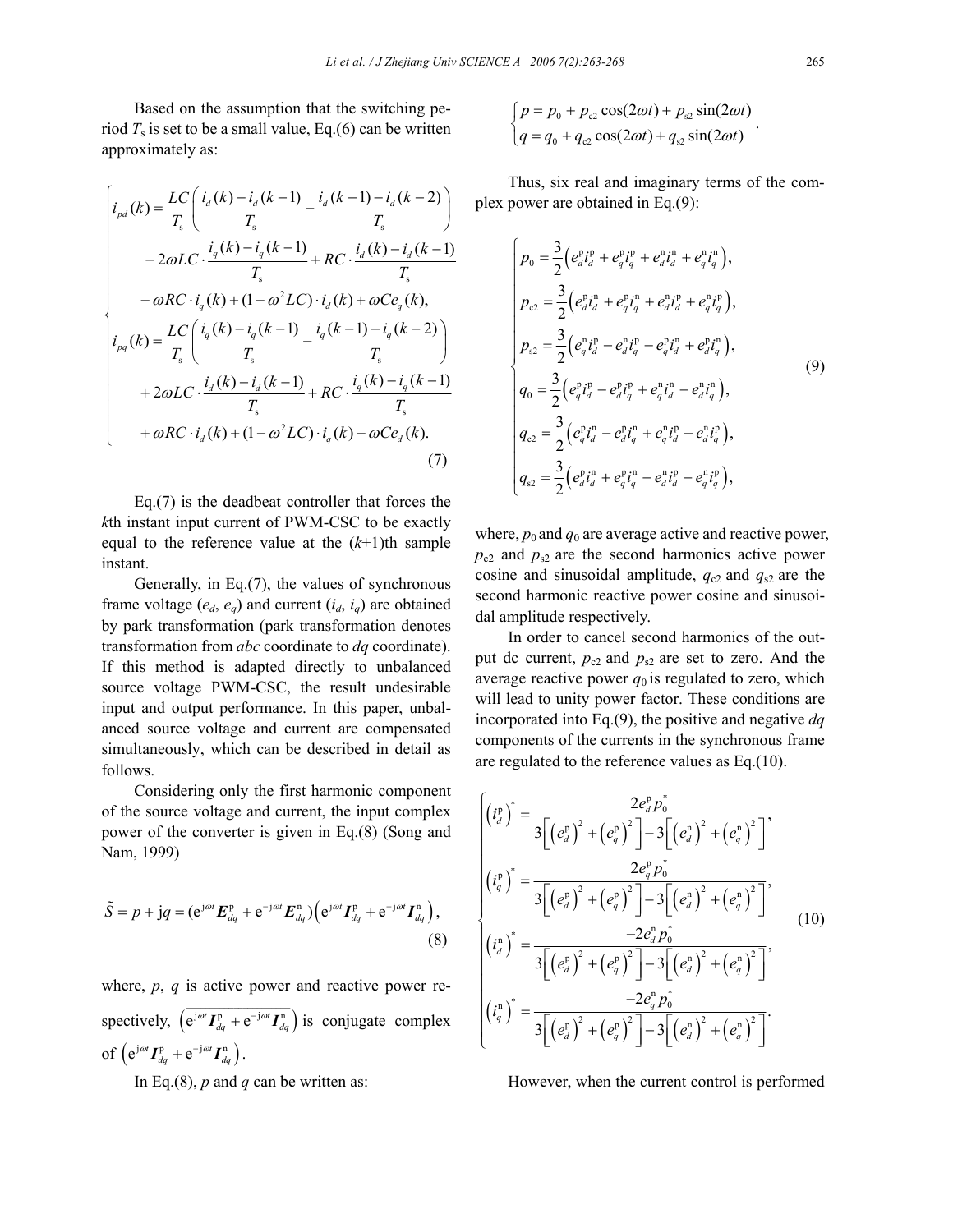with its references of Eq.(10), it is required to analyze the feedback current with the positive and negative sequence component. To simplify, the source current references are determined in the same format as that of Eq.(4) and are the corresponding values of source current in the original synchronous frame.

In this paper, the PI current controller is used in the dc-link. The reference of average active power  $p_0^*$ results from the product of dc voltage and current.

The diagram of the proposed control block converter system is shown in Fig.2.



**Fig.2 The proposed control block diagram with compensation**

#### SIMULATION AND EXPERIMENTAL RESULTS

The parameters for simulation and experiment. are as follows: 3-phase unbalanced source voltage are *ea*=110sinω*t* V, *eb*=100sin(ω*t*−120°) V, *ec*=90sin(ω*t*+ 120°) V, *ω*=100π rad/s, *R*s=0.5 Ω, *L*=0.8 mH, *C*=56  $μF, L<sub>dc</sub>=200$  mH, equivalent load  $R<sub>dc</sub>=15$  Ω.

The proposed control scheme was simulated using MATLAB. The complete control was implemented in a DSP processor TMS320F2407 with a sampling rate and a switching frequency of 5 kHz.

Fig.3 and Fig.4 illustrate simulation results for the without unbalance compensation deadbeat-controller and the proposed compensation controller. Obviously, there is reduction of the output dc current ripple in Fig.3b compared with that of Fig.3a. Fig.4 shows that source current waveforms have little distortion and better power factor with the proposed scheme.



**Fig.3 Output dc current (a) without compensation; (b)**

The experimental results for the deadbeat controller with and without compensation are shown in Fig.5 and Fig.6. The experimental results are accord with the simulation results. The detailed frequency spectra are shown in Fig.7 and Fig.8 (where, Amplitude ratio=harmonic amplitude/dc component amplitude), which verify that the proposed compensation controller leads to satisfactory elimination of second harmonics of the dc output current and considerable reduction in the harmonic amplitude of the source current.

## **CONCLUSION**

In this paper, an unbalanced source voltage and current compensation deadbeat controller is presented for 3-phase PWM-CSC. The proposed method can reduce harmonics and reactive power components of the system, which result in sinusoidal and unity power factor source current and regulate dc output current as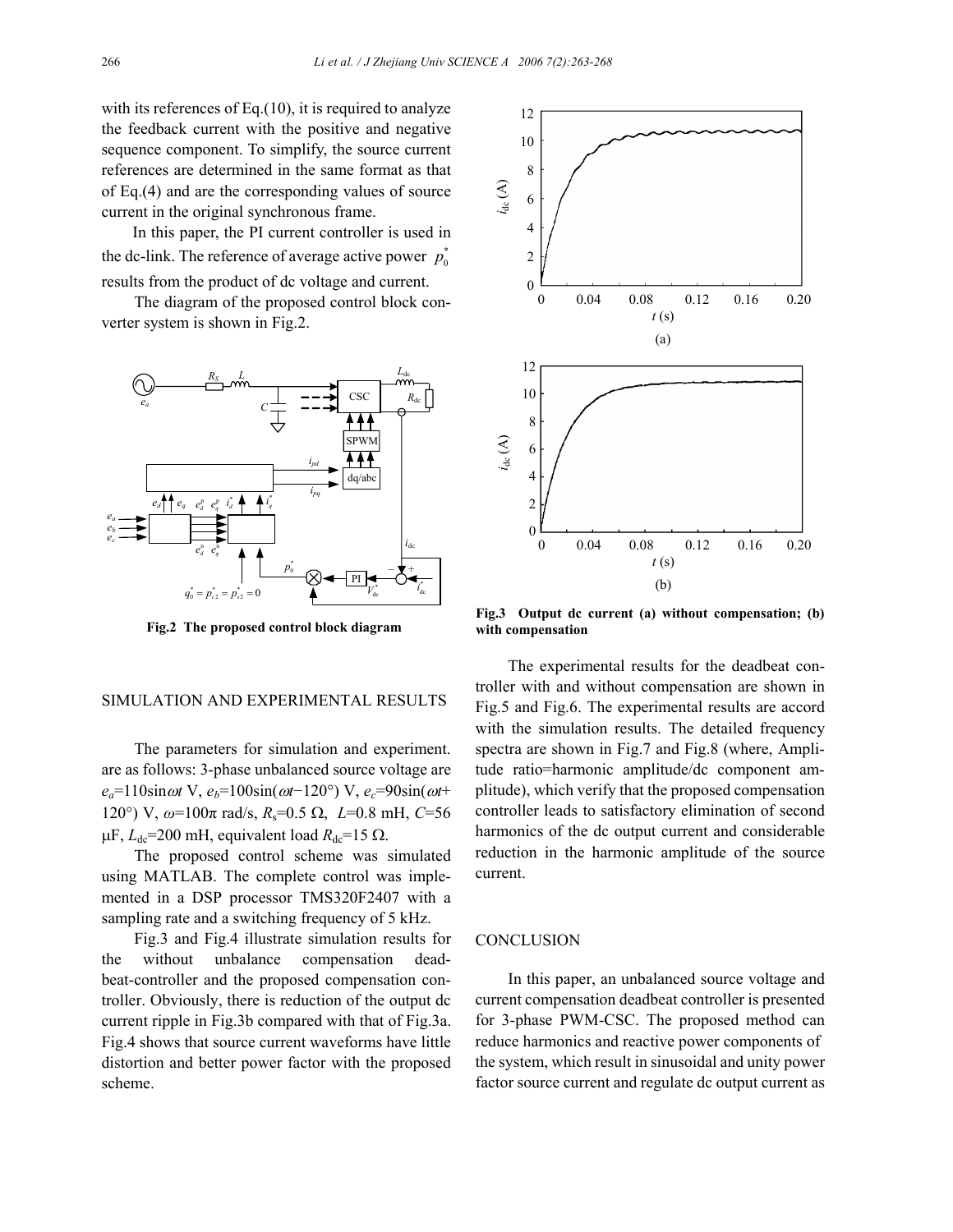

**Fig.4 Steady A-phase source voltage and current (a) without compensation; (b) with compensation**



**Fig.5 Steady output dc current (a) without compensation; (b) with compensation**



**Fig.6 Steady A-phase source voltage and current (a) without compensation; (b) with compensation** 



**Fig.7 Dc current frequency spectrum (a) without compensation; (b) with compensation**